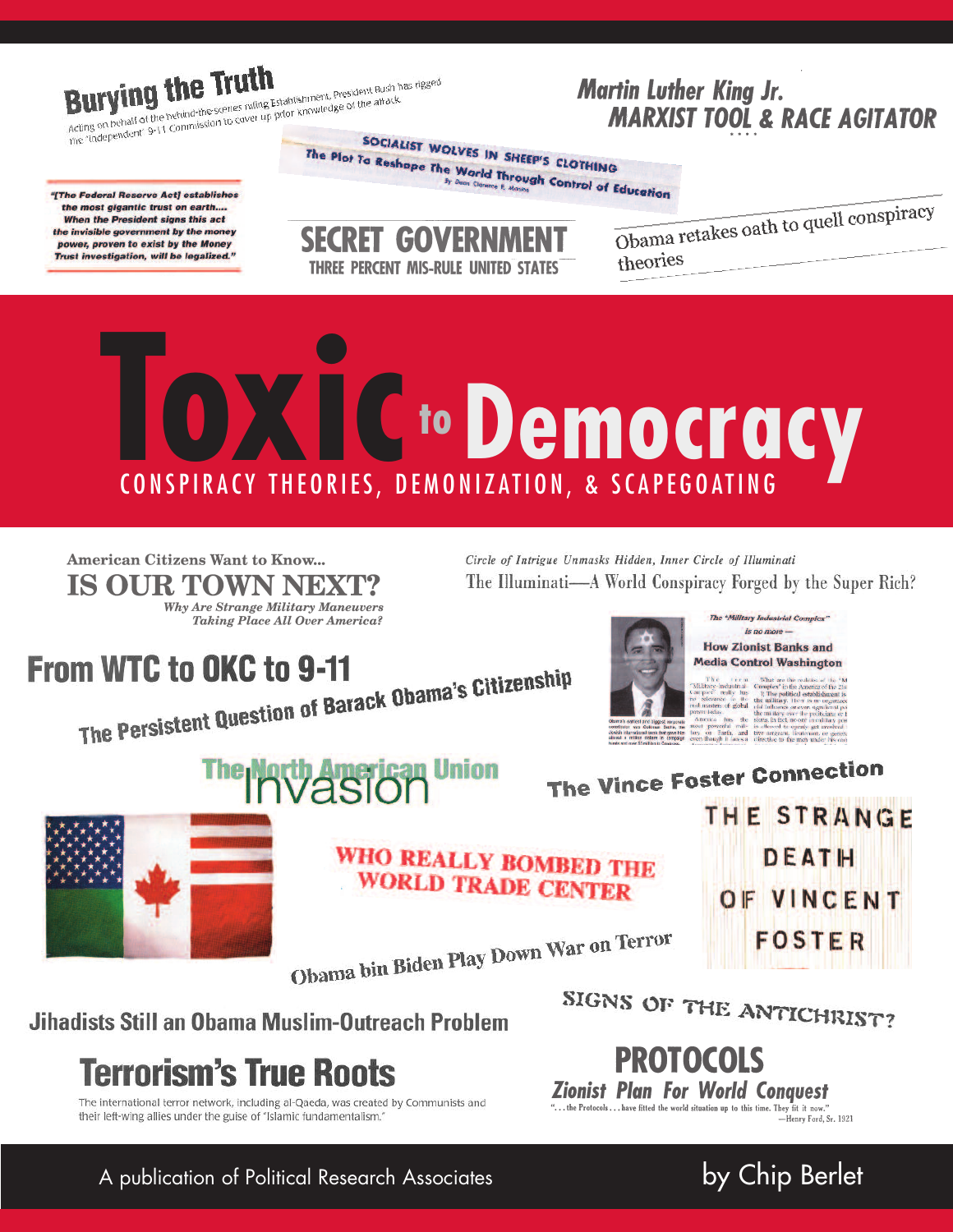**Political Research Associates** is a progressive think tank devoted to supporting movements that are building a more just and inclusive democratic society. We expose movements, institutions, and ideologies that undermine human rights. PRA seeks to advance progressive thinking and action by providing researchbased information, analysis, and referrals.

For more information on this topic: www.publiceye.org/jump/toxic/

Copyright ©2009, Political Research Associates

ISBN #978-0-915987-21-4

Political Research Associates 1310 Broadway, Suite 201 Somerville, MA 02144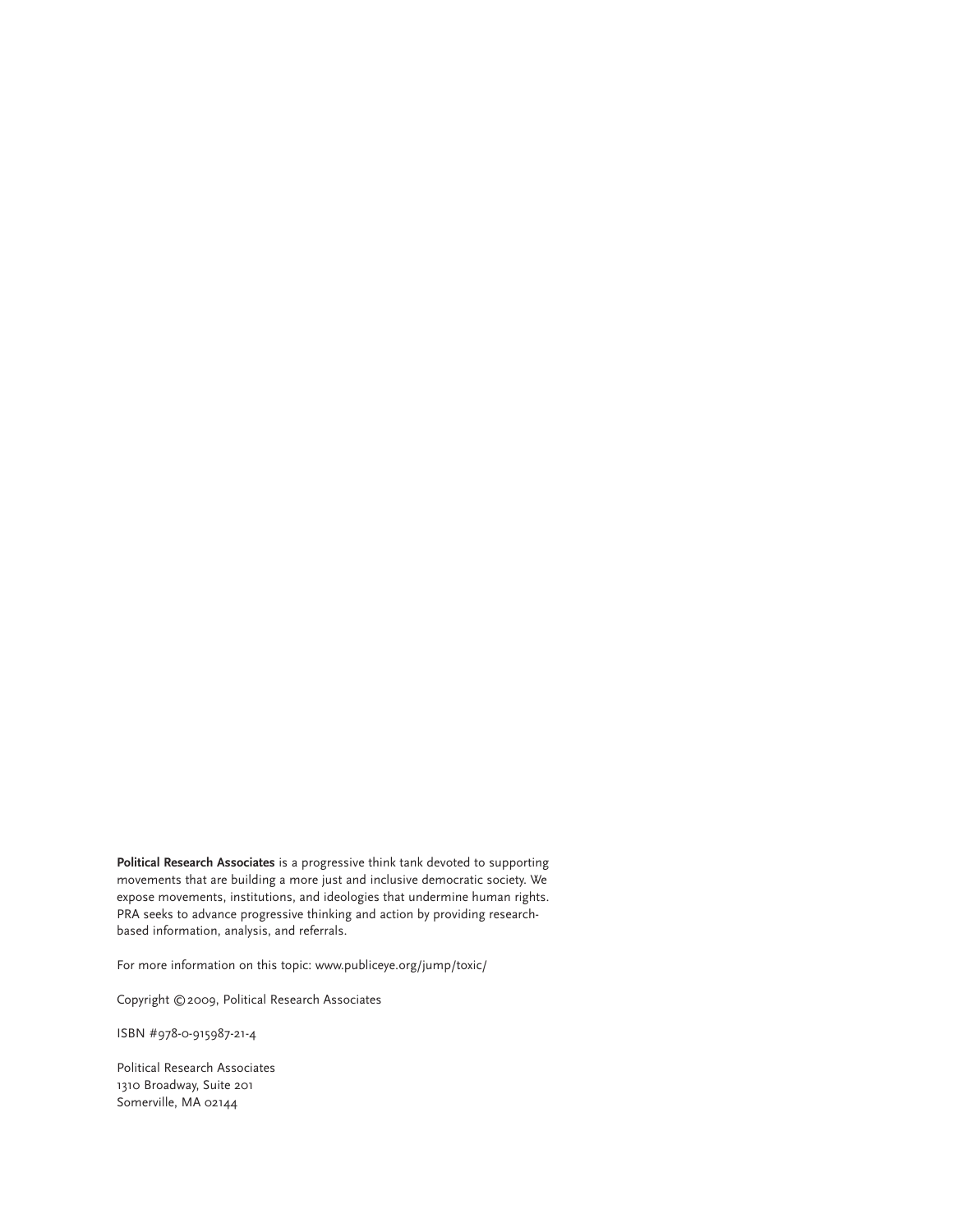## **Executive Summary**

Even before Barack Obama was sworn in as the 44th President of the United States the Internet was seething with lurid conspiracy theories exposing his alleged subversion and treachery. Among the many false claims: Obama was not a proper citizen of the United States (and his election as President should thus be overturned); he was a secret, fundamentalist Muslim; he was a tool of the New World Order in a plot to merge the government of the United States into a North American Union with Mexico and Canada.

Hours following a flubbed inaugural oath of office, the Internet circulated claims that Obama was not really President of the United States because the wording of the oath of office had been scrambled by U.S. Supreme Court Chief Justice John Roberts. A few days after the inauguration came a warning that Obama planned to impose martial law and collect all guns.

Many of these false claims recall those floated by right-wing conspiracy theorists in the armed citizens Militia Movement during the Clinton administration —allegations that percolated up through the media and were utilized by Republican political operatives to hobble the legislative agenda of the Democratic Party. Assertions that President Clinton assisted drug smugglers, ran a hit squad that killed his political enemies, and covered up the assassination of his aide Vincent Foster first circulated on right-wing alternative media, spread to right-wing information networks, and eventually appeared in mainstream media outlets.

A similar scenario could add to the already daunting challenges of the Obama administration. When Obama's "web-savvy" aides saw "conspiracy theories building up on the internet," they staged a repeat swearing in as "the fastest way to stop the speculation getting out of control." Such events illustrate the power and pervasiveness of conspiracism.

What Richard Hofstadter described as the "paranoid style" in U.S. right-wing movements derives from belief in an apocalyptic struggle between "good" and "evil," in which demonized enemies are complicit in a vast insidious plot against the common good, and against which the conspiracist must heroically sound the alarm. As seen in the aforementioned examples, this type of conspiracism can move easily from the margins to the mainstream.

This study challenges the validity of conspiracy theory as a form of political analysis, and traces the roots and dynamics of conspiracism through United States history. Drawing on his extensive scholarly as well as popular writing on the topic, author Chip Berlet shows that the development of modern conspiracism is rooted in bigotry and that the conspiracist analytical model itself encourages demonization and scapegoating of blameless persons and groups. In so doing, conspiracism also serves to distract society and its would-be agents of change away from ongoing, structural causes of social and economic injustices. Examining various episodes spanning more than 200 years of U.S. history, *Toxic to Democracy* demonstrates how conspiracy theories have repeatedly garnered mass public followings. Throughout, the basic dynamics of conspiracism remained the same regardless of the ideological leanings of the conspiracists, or the (often interchangeable) identity of their targets.

The resurgence of conspiracy theories — on both the Right *and* the Left — since the September 11, 2001 terrorist attacks, and the tendency for antisemitic conspiracies to surge during times of financial crisis, makes the lessons of this study particularly urgent. What follows is a summary of key findings from *Toxic to Democracy: Conspiracies, Demonization & Scapegoating:*

#### **THE CONSPIRACIST ANALYTICAL MODEL: TOOLS OF FEAR**

The conspiracist narrative is built upon four key **L** elements, which Berlet calls "tools of fear": 1) Dualism; 2) Scapegoating; 3) Demonization; and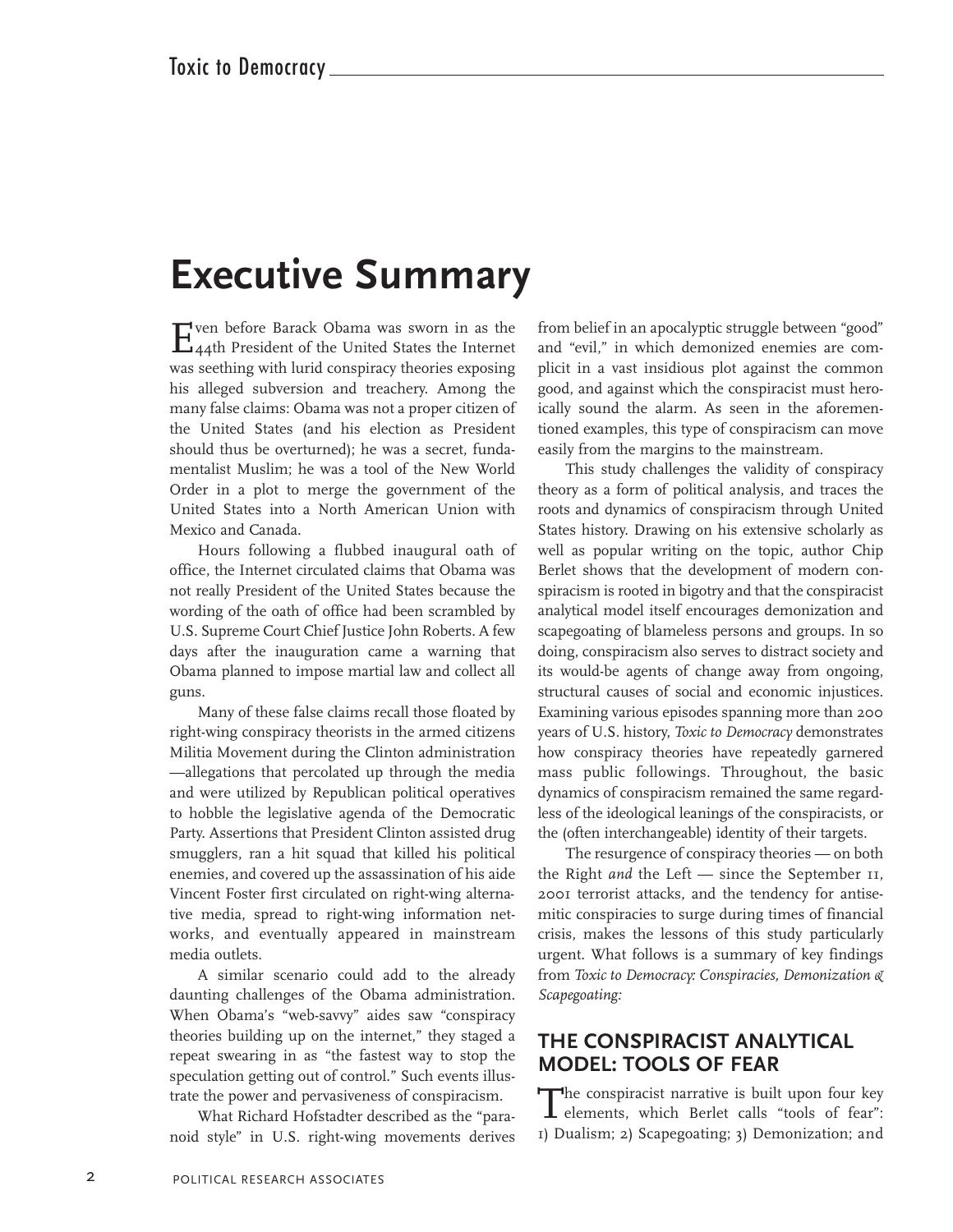4) Apocalyptic Aggression.

Dualism is an overarching theme or "metaframe" in which people see the world as divided into forces of good and evil. Scapegoating is a process by which a person or group of people are wrongfully stereotyped as sharing negative traits and are singled out for blame for causing societal problems, while the primary source of the problems is overlooked or absolved of blame. Demonization, a process through which people target individuals or groups as the embodiment of evil, facilitates scapegoating. Even the most sincere and well-intentioned conspiracy theorists contribute to dangerous social dynamics of demonization and scapegoating. Apocalypticism, also a metaframe, involves the expectation that dramatic events are about to unfold during which a confrontation between good and evil will change the world forever and reveal hidden truths. Apocalyptic Aggression occurs when scapegoats are targeted as enemies of the "common good," and this can lead to discrimination and violent acts.

#### **INTERCHANGEABLE TARGETS/BROAD APPEAL**

The way in which the tools of fear are employed<br>allows for scapegoat targets to change along with historic circumstances, even as the process by which these targets are vilified using the "Tools of Fear" remains the same.

A central motif of the 1950s Red Scare was that the enemy — communists, both at home and abroad — threatened the common good. Today Arabs and Muslims are portrayed in a similar demonizing way as an alien force conspiring to destroy Western culture from without and within. It is not that threats do not exist; it is that these threats are hyperbolized in a way that harms civil society and weakens homeland security.

The Christian Right, which in the 1960s mobilized to battle "Godless Communism," now battles "Godless Secular Humanism" which they see as supporting sinful abortion and gay rights. Since these views are often wrapped around conspiracist theories claiming liberal sedition or satanic collaboration, the ability to resolve disputes through civic compromise is hobbled.

#### **THE TERROR ATTACKS ON SEPTEMBER 11, 2001 MOVED CONSPIRACY THEORY TO CENTER STAGE IN THE UNITED STATES.**

Immediately following the attacks, stories began to<br>circulate about 4,000 Jews being warned to avoid circulate about 4,000 Jews being warned to avoid the twin towers on 9/11. Reporters traced the contention back to a series of rumors and claims by unnamed sources that bounced around the Internet, becoming more elaborate with each retelling. Within weeks of the 9/11 attacks, some on the Left circulated claims that government officials were "Guilty for 9- 11." This has turned into a "9/11 Truth Movement" where conspiracists debate whether then-President Bush and Vice President Cheney allowed the attacks to happen to gain political advantage, or actually planted explosives to collapse the World Trade Center and sent a missile into the Pentagon. Outlandish conspiracies fingering then-Vice President Dick Cheney and "the neoconservatives" have been injected into mainstream anti-Iraq War venues and documents. Sometimes these claims carry the baggage of antisemitism.

#### **CONSPIRACISM'S BIGOTED ROOTS**

The roots of contemporary conspiracism can be traced back more than 200 years to the French Revolution. Conspiracists claimed the French Revolution was not due to long simmering public resentment due to poverty and despotism, but was orchestrated by the Illuminati, a secret society evolved from the ranks of Freemasonry, who were allegedly scheming to turn contented peasants into violent rebels.

In the early 1900s, the merger of Freemason and Jewish scapegoats took hold in the United States with the publication of the influential hoax, entitled the *Protocols of the Learned Elders of Zion.* The *Protocols* purports to be the minutes of secret meetings of a Jewish ruling clique conspiring to take over the world. It incorporates many of the core conspiracist themes outlined in the Freemason attacks, and overlays them with antisemitic allegations. A common conspiracist interpretation of the *Protocols* is that, peeling away the layers of the Freemason conspiracy, past the Illuminati, exposes a rotten Jewish core. Some contemporary conspiracy theorists directly mention the *Protocols* and claim they are an authentic document. This is easily found on Far Right websites,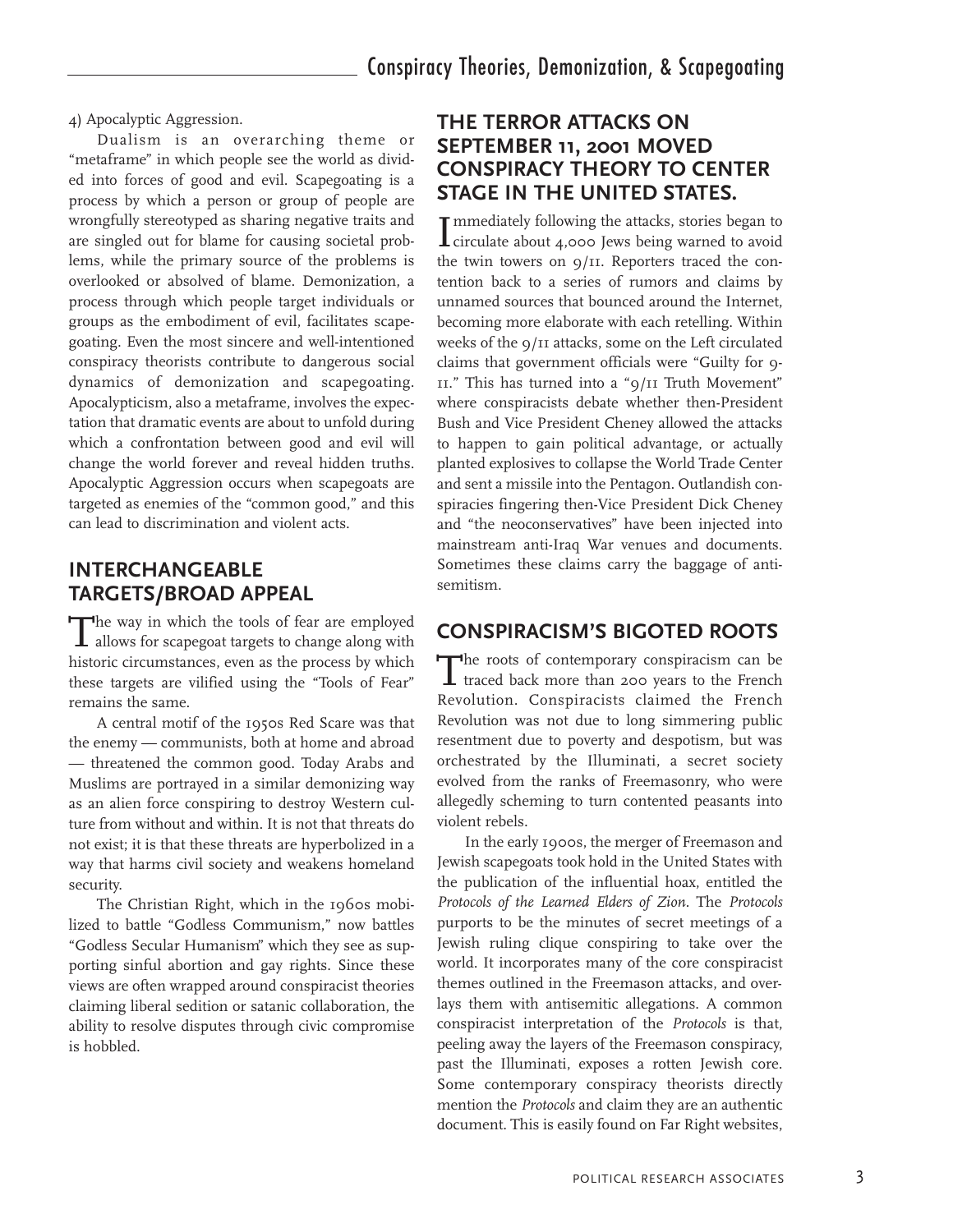#### Toxic to Democracy

especially those affiliated with Neonazis and Christian Identity. However, mentions of the *Protocols* cut across the political spectrum.

#### **RIGHT-WING CONSPIRACISM**

In the 1960s the John Birch Society (JBS) and other<br>Patriot Movement groups peddled the antin the 1960s the John Birch Society (JBS) and other Freemason ideology from the 1790s, using it to explain the communist threat. Communists allegedly were just one guise of the Mason's Illuminati leadership. Later the Illuminati were variously said to control Wall Street, Hillary Clinton, and Dick Cheney. In terms of public discourse, when the JBS blamed the secret elites and plutocrats for the vast conspiracy, the organization was not covertly blaming the Jews. Instead a favorite theme of the JBS continues to be that the liberal globalists are planning a New World Order run by a totalitarian One World Government through the United Nations. Nonetheless, the JBS cites books and other works that perpetuate stereotypes about Jews, banking, and global power.

The right-wing group Populists American takes a step further toward antisemitism. For this group, the problem is not all Jews. Rather, its website explains that the real "enemy of all mankind" is the "Zionist Jews" who are "not to be confused with other Jews." The website then posts the text of the *Protocols* with a disclaimer typical of this genre.

Out on the fringes of conspiracism are organized White supremacist groups and neonazis who are mad about what they call ZOG: the Zionist Occupational Government (their name for the U.S. government in Washington, D.C.). The National Alliance, Aryan Nations, and Christian Defense League are White racist groups that cite the *Protocols.*

#### **LEFT-WING CONSPIRACISM**

Contemporary Leftist conspiracism gained <sup>a</sup> sig-nificant foothold as a response to blows suffered by social justice movements, starting with the assassination of President John F. Kennedy in 1963, and increasing after the 1968 assassinations of the Rev. Dr. Martin Luther King, Jr. and Senator Robert F. Kennedy. Conspiracism percolated at the margins of the Political Left until the mid 1980s. In 1986 the liberal Christic Institute filed a lawsuit, *Avirgan v. Hull* (known in the popular press as the La Penca bombing case), which unwittingly helped pull at the seam of what would soon unravel into the Iran-Contra scandal.

The Christic Institute charges originally con-

cerned a series of allegations of CIA misconduct involving covert action and gunrunning in Central America to assist the overthrow of the socialist Sandinista government in Nicaragua. Christic soon wrapped the case in conspiracy stories dating back to the Kennedy assassination and the Vietnam War diverting attention from the illegal activities of the Reagan administration. The case was dismissed, but the conspiracist claims lived on.

#### **TRACKING FROM RIGHT TO LEFT**

T eftist conspiracy theories of the '60s and '70s established conspiracism as a form of discourse and analysis on the Political Left as well as some leftof-center countercultures, thereby facilitating the migration of (somewhat sanitized) right-wing conspiracy theories from Right to Left

In its signature *Avirgan v. Hull* lawsuit (mentioned above) the left-leaning Christic Institute incorporated the central, conspiracist claims of *The Secret Team*, a book by right-wing populist L. Fletcher Prouty. Christic's investigators maintained back channel communications with right-wing groups known to purvey antisemitic conspiracy theories. Christic inadvertently took conspiracy allegations rooted in the *Protocols,* sanitized the antisemitic references, and peddled the results to the Political Left and gullible liberal funders.

The 9/11 conspiracy theory alleging 4,000 Jews were warned of the attacks is a clear case of antisemitic conspiracism peddled by certain Political Right groups as a recruitment tool. Their ultimate goal is mobilizing people to oppose progressive social and economic justice campaigns by targeting vulnerable communities as scapegoats. The progressive version of the  $9/11$  conspiracy generally avoids blatant antisemitic references. Some on the Left, however, picked up phrases such as "international bankers," "globalist elites," "secret government," "international bankers," and "banksters," that historically have been used as coded references to alleged Jewish power. While their target was Bush and Cheney, the accusations and catchphrases employed were laden with antisemitic bigotry.

#### **SEEMINGLY UNBIGOTED CONSPIRACISM ENCOURAGES SCAPEGOATING AND DEMONIZATION**

 $W_{\text{the}}$  main  $\mathbf{r}$  $\bf{V}$  the main branch of the "9/11 Truth